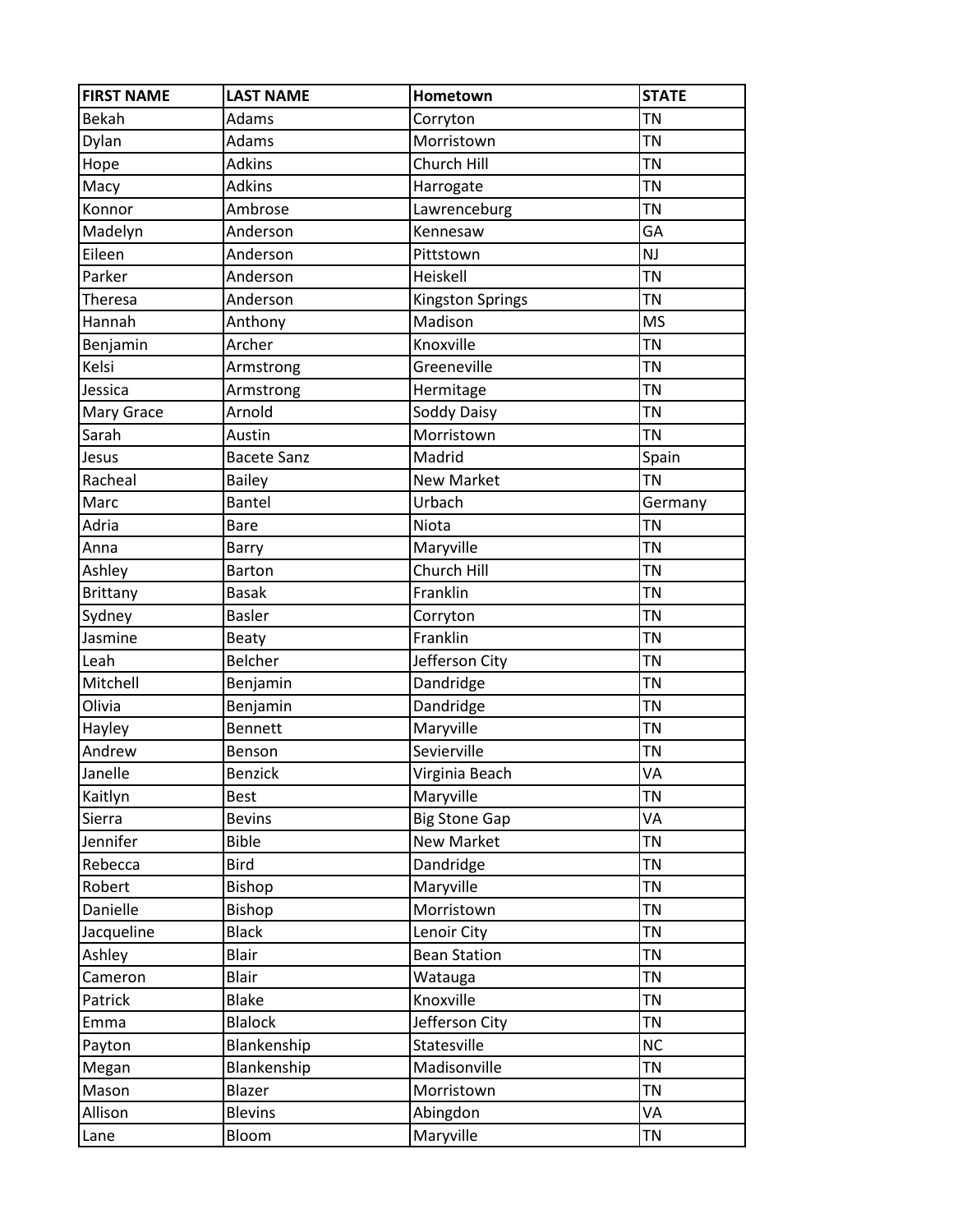| <b>Brianna</b> | Bloomer         | White Pine            | <b>TN</b> |
|----------------|-----------------|-----------------------|-----------|
| Elizabeth      | Bonn            | Arrington             | <b>TN</b> |
| Sorrell        | Bourgeois       | Tyngsboro             | MA        |
| Tommy          | Bourgeois       | Kingsport             | <b>TN</b> |
| Mary           | Bowery          | Jefferson City        | <b>TN</b> |
| Madison        | Bowman          | Knoxville             | <b>TN</b> |
| Raven          | <b>Branham</b>  | Jefferson City        | <b>TN</b> |
| Rebekah        | <b>Brantley</b> | <b>White House</b>    | <b>TN</b> |
| Kieran         | <b>Braun</b>    | Jefferson City        | <b>TN</b> |
| Logan          | <b>Bretz</b>    | Knoxville             | <b>TN</b> |
| Dakota         | <b>Brewer</b>   | Dandridge             | <b>TN</b> |
| Rylie          | <b>Bristow</b>  | Knoxville             | <b>TN</b> |
| Kailyn         | <b>Brooks</b>   | Lafayette             | <b>TN</b> |
| Alexandria     | Brown           | Jasper                | GA        |
| <b>Brandon</b> | <b>Brown</b>    | Gallatin              | <b>TN</b> |
| James          | <b>Brown</b>    | <b>Oliver Springs</b> | <b>TN</b> |
| Danielle       | Buchanan        | Etowah                | <b>NC</b> |
| <b>Bryant</b>  | <b>Bural</b>    | Mount Juliet          | <b>TN</b> |
| Hayley         | <b>Burnette</b> | Sevierville           | <b>TN</b> |
| Jacqueline     | <b>Burns</b>    | Cookstown, Ulster     | UK        |
| Richard        | <b>Byers</b>    | Jefferson City        | <b>TN</b> |
| Conrad         | Byington        | <b>Blaine</b>         | <b>TN</b> |
| Victoria       | Cannon          | Cookeville            | <b>TN</b> |
| Jessica        | Canter          | Elizabethton          | <b>TN</b> |
| Courtney       | Carberry        | Woodbridge            | VA        |
| Laken          | Carney          | Rogersville           | <b>TN</b> |
| Benjamin       | Carr            | Johnson City          | <b>TN</b> |
| Emily          | Carr            | Sweetwater            | <b>TN</b> |
| Amber          | Carrell         | Newport               | <b>TN</b> |
| Ashley         | Carrier         | Dandridge             | <b>TN</b> |
| Austin         | Carrier         | Dandridge             | <b>TN</b> |
| <b>Tressa</b>  | Carroll         | Jefferson City        | <b>TN</b> |
| Merry          | Carson          | Huntsville            | <b>TN</b> |
| Cory           | Carter          | Rockwood              | <b>TN</b> |
| William        | Carver          | Blountville           | <b>TN</b> |
| Steven         | Carver          | Knoxville             | <b>TN</b> |
| Asheton        | Casey           | Greer                 | SC        |
| Jonathan       | Chastain        | Knoxville             | <b>TN</b> |
| Haleigh        | Chastain        | Knoxville             | <b>TN</b> |
| Emily          | Cheshier        | Fleetwood             | <b>NC</b> |
| Mary           | Christie        | Kodak                 | <b>TN</b> |
| Emily          | Cimala          | Goodlettsville        | <b>TN</b> |
| Susannah       | Clabough        | Knoxville             | <b>TN</b> |
| Peyton         | Clapp           | Knoxville             | <b>TN</b> |
| Mikaela        | Clark           | Mount Juliet          | <b>TN</b> |
| Gillian        | Cline           | <b>Estill Springs</b> | <b>TN</b> |
| Rachel         | Clingenpeel     | Roanoke               | VA        |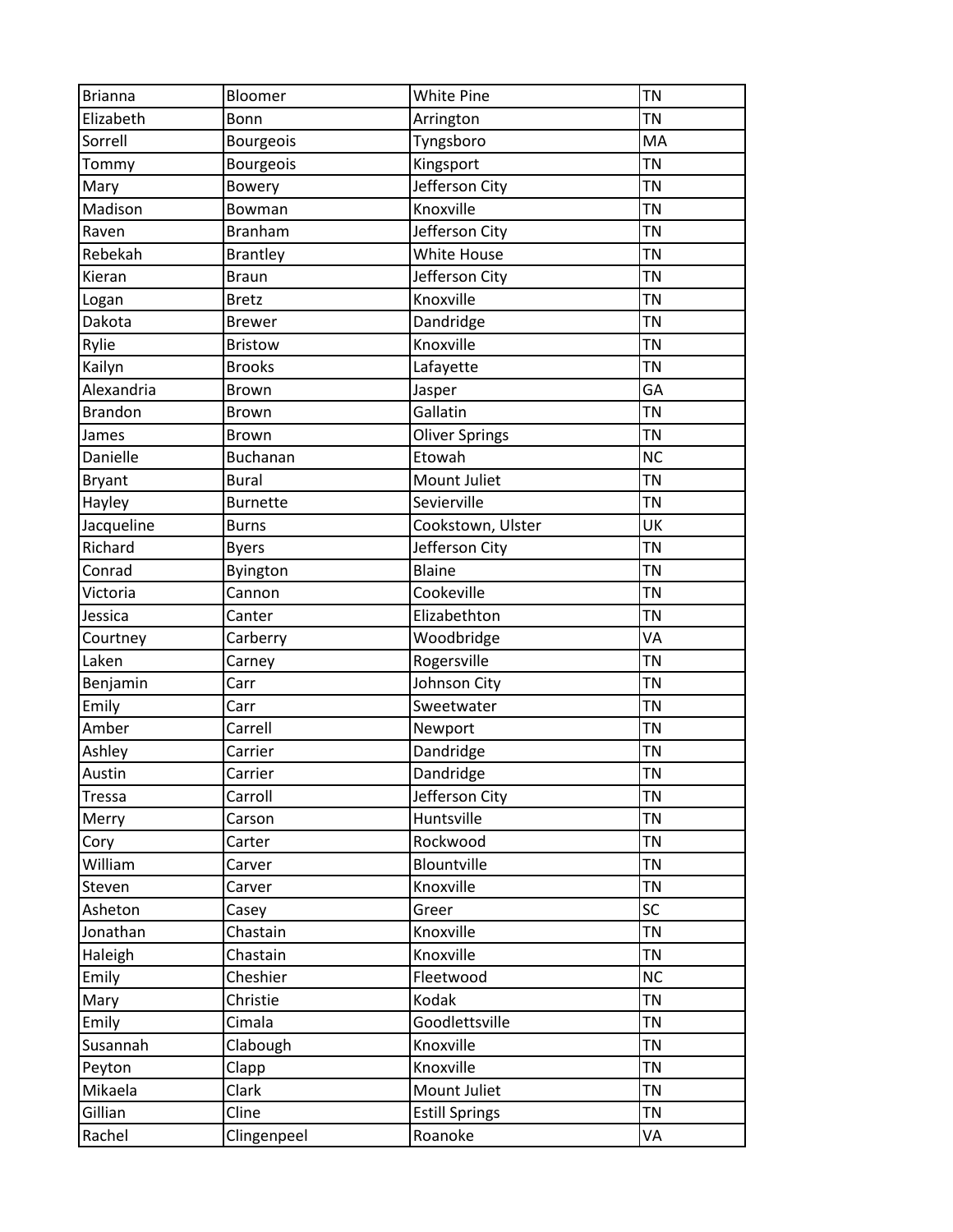| Emilee        | Clinker           | Church Hill              | <b>TN</b>     |
|---------------|-------------------|--------------------------|---------------|
| William       | Cochran           | Athens                   | <b>TN</b>     |
| Caleb         | Cochran           | Erwin                    | <b>TN</b>     |
| Nicholas      | Cockrell          | Troy                     | <b>TN</b>     |
| Taryn         | Colbert           | Sevierville              | <b>TN</b>     |
| Giuliana      | Collett           | Sevierville              | <b>TN</b>     |
| Emily         | Collins           | <b>Blaine</b>            | <b>TN</b>     |
| Lauren        | Collins           | Talbott                  | <b>TN</b>     |
| Ashlyn        | Cooper            | Friendsville             | <b>TN</b>     |
| Madison       | Cornett           | Morristown               | <b>TN</b>     |
| Jill Lais     | Corsato-Owsianka  | Monheim                  | Germany       |
| Courtney      | Cosby             | Memphis                  | <b>TN</b>     |
| Joao Pedro    | Costa de Oliveira | Porto Alegre             | <b>Brazil</b> |
| Joshua        | Costner           | Jefferson City           | <b>TN</b>     |
| Katelyn       | Cottrell          | Knoxville                | <b>TN</b>     |
| Daniel        | Cox               | Morristown               | <b>TN</b>     |
| David         | Craig             | Hixson                   | <b>TN</b>     |
| Treavor       | Crisp             | Englewood                | <b>TN</b>     |
| Ellyse        | Culp              | West End                 | <b>NC</b>     |
| Shelby        | Cupp              | Maryville                | <b>TN</b>     |
| Kaitlyn       | Cupples           | Clinton                  | <b>TN</b>     |
| Emma          | Cureton           | Jefferson City           | <b>TN</b>     |
| Anthony       | Dalton            | Talbott                  | <b>TN</b>     |
| Harley        | Darnell           | <b>Belfast</b>           | <b>TN</b>     |
| Anna          | Davenport         | Roswell                  | GA            |
| Rebecca       | Davidson          | Knoxville                | <b>TN</b>     |
| Ethan         | Davidson          | Pall Mall                | <b>TN</b>     |
| John          | Davis             | Chattanooga              | <b>TN</b>     |
| Hannah        | Davis             | Chattanooga              | <b>TN</b>     |
| Kooper        | Davis             | Selmer                   | <b>TN</b>     |
| Kieran        | Davis             | Winchester               | UK            |
| <b>Brandi</b> | Delgado           | Whitwell                 | <b>TN</b>     |
| Macy          | Dickenson         | Morristown               | <b>TN</b>     |
| Jared         | Dillingham        | Central                  | SC            |
| Elizabeth     | Dixon             | <b>Kingston Springs</b>  | <b>TN</b>     |
| Makayla       | Doane             | <b>Strawberry Plains</b> | <b>TN</b>     |
| Merritt       | Dowdy             | Franklin                 | <b>TN</b>     |
| Samantha      | Doyle             | Dandridge                | <b>TN</b>     |
| Taylor        | Drinnen           | Knoxville                | <b>TN</b>     |
| Amber         | Dunn              | Jasper                   | <b>TN</b>     |
| Brendan       | Dunn              | Knoxville                | <b>TN</b>     |
| Lacey         | Dupont            | Sevierville              | <b>TN</b>     |
| Dylan         | Earley            | <b>Bulls Gap</b>         | <b>TN</b>     |
| Joshua        | Ebel              | New Market               | <b>TN</b>     |
| John          | Echols            | Chattanooga              | <b>TN</b>     |
| Jessica       | Edds              | Gate City                | VA            |
| Sarah         | Edwards           | Maryville                | <b>TN</b>     |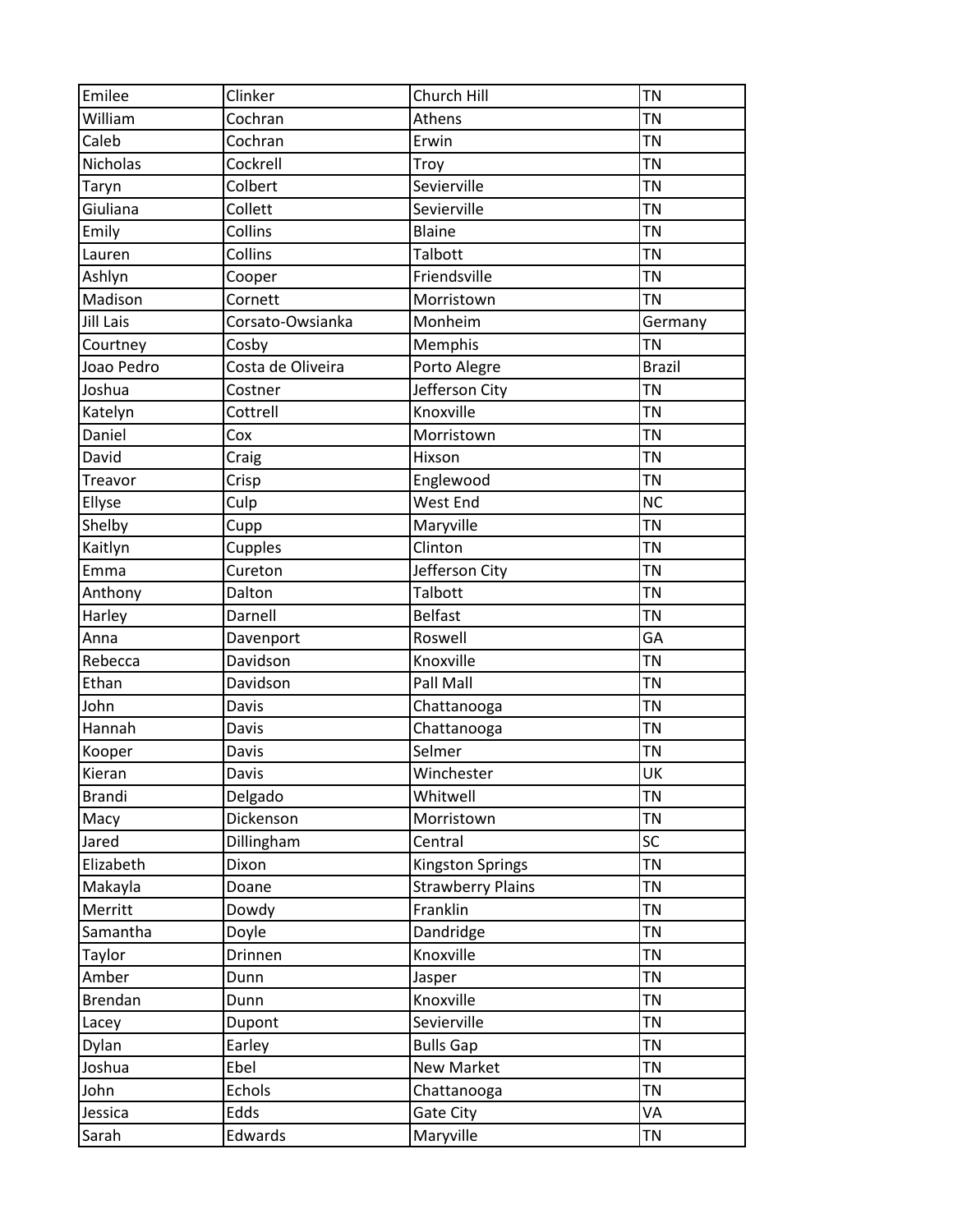| John          | <b>Ellis</b> | Centerville          | <b>TN</b>       |
|---------------|--------------|----------------------|-----------------|
| Krista        | <b>Ellis</b> | Jasper               | <b>TN</b>       |
| Fallon        | Endsley      | Wartrace             | <b>TN</b>       |
| Leah          | Ennis        | Kingsport            | <b>TN</b>       |
| Darian        | Epperson     | Chattanooga          | <b>TN</b>       |
| Keaton        | Evans        | Pikeville            | <b>TN</b>       |
| Sean          | Fain         | Lenoir City          | <b>TN</b>       |
| Sara          | Fairley      | Charlotte            | <b>NC</b>       |
| Megan         | Farjellah    | Hayesville           | <b>NC</b>       |
| Harper        | Feltner      | Jefferson City       | <b>TN</b>       |
| Kelcie        | Ferrell      | Johnson City         | <b>TN</b>       |
| Courtlyn      | Fields       | <b>Sandy Springs</b> | SC              |
| Sarah         | Filippone    | Jefferson City       | $\overline{T}N$ |
| <b>Brooke</b> | Fillmore     | Appalachia           | VA              |
| <b>Brenna</b> | Finn         | Knoxville            | <b>TN</b>       |
| Lucas         | Fishman      | Morristown           | <b>TN</b>       |
| Taylor        | Fitzpatrick  | Murfreesboro         | <b>TN</b>       |
| Candice       | Flatt        | Lawrenceburg         | <b>TN</b>       |
| Reed          | Fletcher     | Jefferson            | <b>TN</b>       |
| Madison       | Floyd        | Hartwell             | GA              |
| Kaylen        | Fortner      | Rutledge             | <b>TN</b>       |
| Allison       | Foster       | Johnson City         | <b>TN</b>       |
| Alison        | Fountain     | Mc Minnville         | <b>TN</b>       |
| Tiffany       | Fountain     | Mc Minnville         | <b>TN</b>       |
| Laura         | Frahme       | Maryville            | <b>TN</b>       |
| Deanna        | French       | Dayton               | <b>TN</b>       |
| Sarah         | Fuchs        | Maryville            | <b>TN</b>       |
| Kelseigh      | Garrett      | Chattanooga          | <b>TN</b>       |
| Ashley        | Garsnett     | Smyrna               | <b>TN</b>       |
| Tori          | Gaul         | Gold Hill            | <b>NC</b>       |
| Gabrielle     | Gianeselli   | Knoxville            | <b>TN</b>       |
| Nikki         | Gibson       | Morristown           | <b>TN</b>       |
| Joshua        | Gibson       | Sevierville          | <b>TN</b>       |
| Augusto       | Gil          | Blountville          | <b>TN</b>       |
| Elizabeth     | Gitto        | Knoxville            | <b>TN</b>       |
| Jalen         | Goddard      | Chattanooga          | <b>TN</b>       |
| Jennifer      | Gordon       | <b>Blaine</b>        | <b>TN</b>       |
| Trisha        | Gordon       | Morristown           | <b>TN</b>       |
| Lauren        | Graves       | Corryton             | <b>TN</b>       |
| Hannah        | Green        | Talbott              | <b>TN</b>       |
| Aaron         | Greene       | Morristown           | <b>TN</b>       |
| <b>Taylor</b> | Greene       | Russellville         | <b>TN</b>       |
| Amy           | Grier        | Morristown           | <b>TN</b>       |
| Kristen       | Grizzell     | Talbott              | <b>TN</b>       |
| Joshua        | Grover       | Villa Rica           | GA              |
| Kaitlynne     | Grubaugh     | Jefferson City       | <b>TN</b>       |
| Patricia      | Guerreiro    | Jefferson City       | <b>TN</b>       |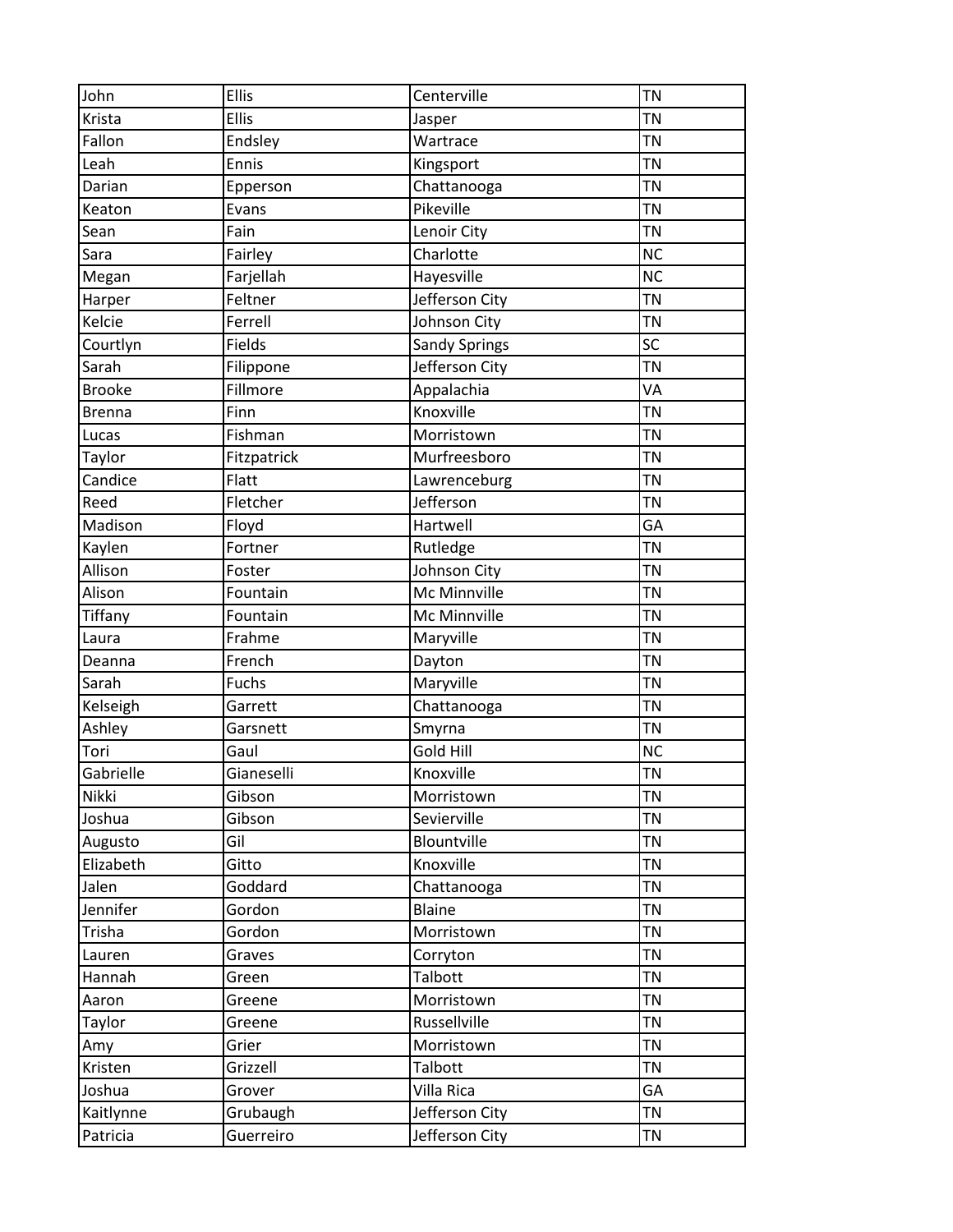| Marketta       | Haga           | Chilhowie              | VA        |
|----------------|----------------|------------------------|-----------|
| Chandler       | Hale           | Cottontown             | <b>TN</b> |
| Sarah          | Hall           | Cosby                  | <b>TN</b> |
| Kendra         | Hall           | Sevierville            | <b>TN</b> |
| Kellie         | Hancock        | <b>Talbott</b>         | <b>TN</b> |
| Jeramie        | Haney          | Newport                | <b>TN</b> |
| <b>Brianne</b> | Hanley         | Knoxville              | <b>TN</b> |
| Alexander      | Harber         | Elizabethtown          | KY        |
| <b>Bailey</b>  | Harding        | Hixson                 | <b>TN</b> |
| Morgan         | Harlan         | Ladera Ranch           | CA        |
| Christian      | Harris         | Gold Canyon            | AZ        |
| Natalie        | Harris         | Monroe                 | <b>NC</b> |
| Erin           | Harris         | Clarksville            | <b>TN</b> |
| Christian      | Harris         | Memphis                | <b>TN</b> |
| Jessica        | Hart           | Roanoke                | VA        |
| Casey          | Hartgrove      | Jefferson City         | <b>TN</b> |
| Alexandra      | Haun           | Knoxville              | <b>TN</b> |
| Meridith       | <b>Hawkins</b> | Powell                 | <b>TN</b> |
| Joshua         | Hawley         | Oak Ridge              | <b>TN</b> |
| Erika          | Hawn           | Clinton                | <b>TN</b> |
| Taylor         | Hayes          | Armstrong              | <b>MO</b> |
| Lori           | Hayes          | Jefferson City         | <b>TN</b> |
| Samuel         | Hays           | Rochester              | <b>NY</b> |
| Chappel        | Headrick       | Hixson                 | <b>TN</b> |
| Amelia         | Headrick       | White House            | <b>TN</b> |
| Tanner         | Heath          | Murfreesboro           | <b>TN</b> |
| Nicholas       | Helms          | Greenback              | <b>TN</b> |
| Claudia        | Helton         | Sevierville            | <b>TN</b> |
| <b>Duskin</b>  | Henard         | Rogersville            | <b>TN</b> |
| Hannah         | Henry          | <b>Signal Mountain</b> | <b>TN</b> |
| Abigail        | Hensley        | <b>Brandon</b>         | FL        |
| Jalinie        | Hensley        | Tazewell               | <b>TN</b> |
| Rebecca        | Henson         | <b>Tellico Plns</b>    | <b>TN</b> |
| Madison        | Herbert        | Conroe                 | <b>TX</b> |
| Jeffery        | Herron         | <b>Bogart</b>          | GA        |
| Erica          | Hesson         | Maryville              | <b>TN</b> |
| Grayson        | Hester         | Jefferson City         | <b>TN</b> |
| Alexis         | Hewitt         | Greenbrier             | <b>TN</b> |
| Steve          | Hickman        | Ringgold               | GA        |
| Emily          | Hickman        | Jefferson City         | <b>TN</b> |
| Daniel         | <b>Higgins</b> | Hixson                 | <b>TN</b> |
| Kristina       | Hill           | Lake Orion             | MI        |
| Hannah         | Hill           | Knoxville              | <b>TN</b> |
| Noah           | Hill           | Nashville              | <b>TN</b> |
| Rebekah        | Hillon         | Morristown             | <b>TN</b> |
| Ainsley        | Hobbs          | Wauwatosa              | WI        |
| <b>Stacie</b>  | Hodge          | Mohawk                 | <b>TN</b> |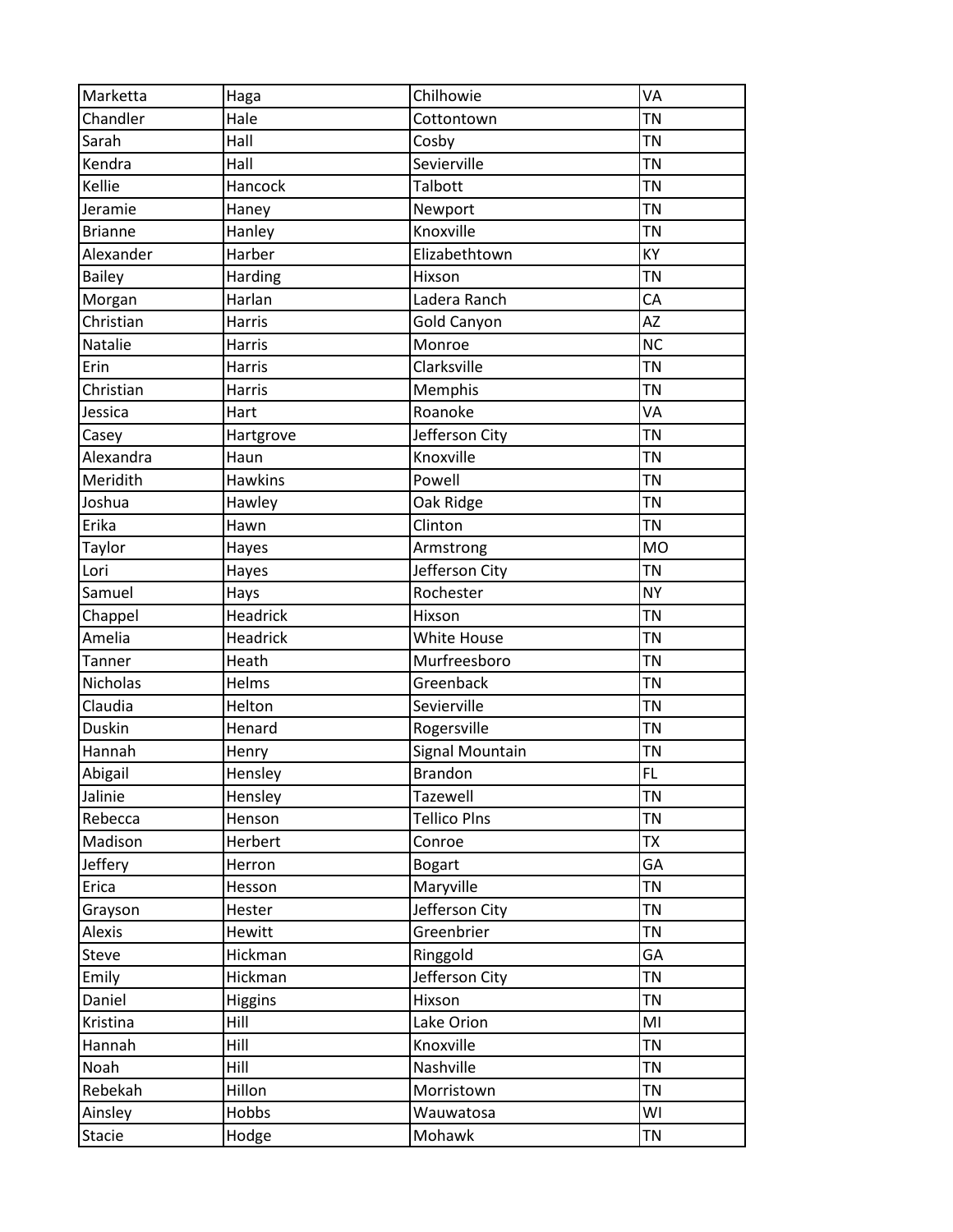| Alex     | Holland             | Pigeon Forge             | <b>TN</b> |
|----------|---------------------|--------------------------|-----------|
| Jennifer | Holloway            | Maryville                | <b>TN</b> |
| Amelia   | Holsomback          | Chattanooga              | <b>TN</b> |
| Sara     | Honaker             | Mason                    | OH        |
| Abigail  | Hooker              | Kingsport                | <b>TN</b> |
| Rachael  | <b>Hopkins</b>      | Parrottsville            | <b>TN</b> |
| Sarah    | Householder Jenkins | <b>Strawberry Plains</b> | <b>TN</b> |
| Patricia | Howe                | Philadelphia             | <b>TN</b> |
| Melody   | Howiler             | Caldwell                 | OH        |
| Maegen   | Hughes              | Decatur                  | <b>TN</b> |
| Seth     | Hughes              | Kingston                 | ΤN        |
| Tyler    | Hunley              | Corryton                 | <b>TN</b> |
| Rashad   | Hunter              | Kingsport                | <b>TN</b> |
| Logan    | Hurt                | <b>Bristol</b>           | <b>TN</b> |
| John     | Huskey              | Newport                  | <b>TN</b> |
| Thomas   | Hutson              | Newport                  | <b>TN</b> |
| Shannon  | Hyder               | Elizabethton             | TN        |
| Mark     | Isaacs              | Richmond                 | VA        |
| Kendra   | <b>Ivins</b>        | Chattanooga              | <b>TN</b> |
| Jackson  | Jacobik             | Clinton                  | <b>TN</b> |
| Jillian  | Jared               | Hixson                   | <b>TN</b> |
| Lauren   | Jenkins             | Knoxville                | <b>TN</b> |
| Autumn   | Johnson             | Vacaville                | CA        |
| Emily    | Johnson             | Cookeville               | <b>TN</b> |
| Leigh    | Jones               | Rossville                | GA        |
| Michael  | Jones               | Columbia                 | SC        |
| Jordan   | Jones               | Clarksville              | <b>TN</b> |
| Seth     | Jones               | Dayton                   | <b>TN</b> |
| Hannah   |                     |                          | <b>TN</b> |
| Jamal    | Jones<br>Jones      | Gray<br>Jefferson City   | TN        |
| Kerri    |                     | Kingsport                | TN        |
|          | Jones               |                          |           |
| Kelsie   | Jones               | Seymour                  | <b>TN</b> |
| Joshua   | Jones               | Talbott                  | <b>TN</b> |
| Sydni    | Jones               | Talbott                  | <b>TN</b> |
| Mary     | Jones               | Talbott                  | <b>TN</b> |
| Chelsea  | Jordan              | Knoxville                | <b>TN</b> |
| Leslie   | Jurgeluks           | Hendersonville           | <b>TN</b> |
| Meranda  | Justice             | Morristown               | <b>TN</b> |
| Rachel   | Justice             | Rockford                 | <b>TN</b> |
| Chris    | Justice             | Sevierville              | <b>TN</b> |
| Emily    | Kahoun              | Madison                  | OH        |
| Mary     | Kania               | Weaverville              | <b>NC</b> |
| Sadie    | Kasior              | Sweetwater               | <b>TN</b> |
| Ashley   | Kay                 | Palos Heights            | IL.       |
| Austin   | Kearney             | Powell                   | <b>TN</b> |
| Matthew  | Keith               | Sevierville              | <b>TN</b> |
| Ben      | Kennard             | Dandridge                | <b>TN</b> |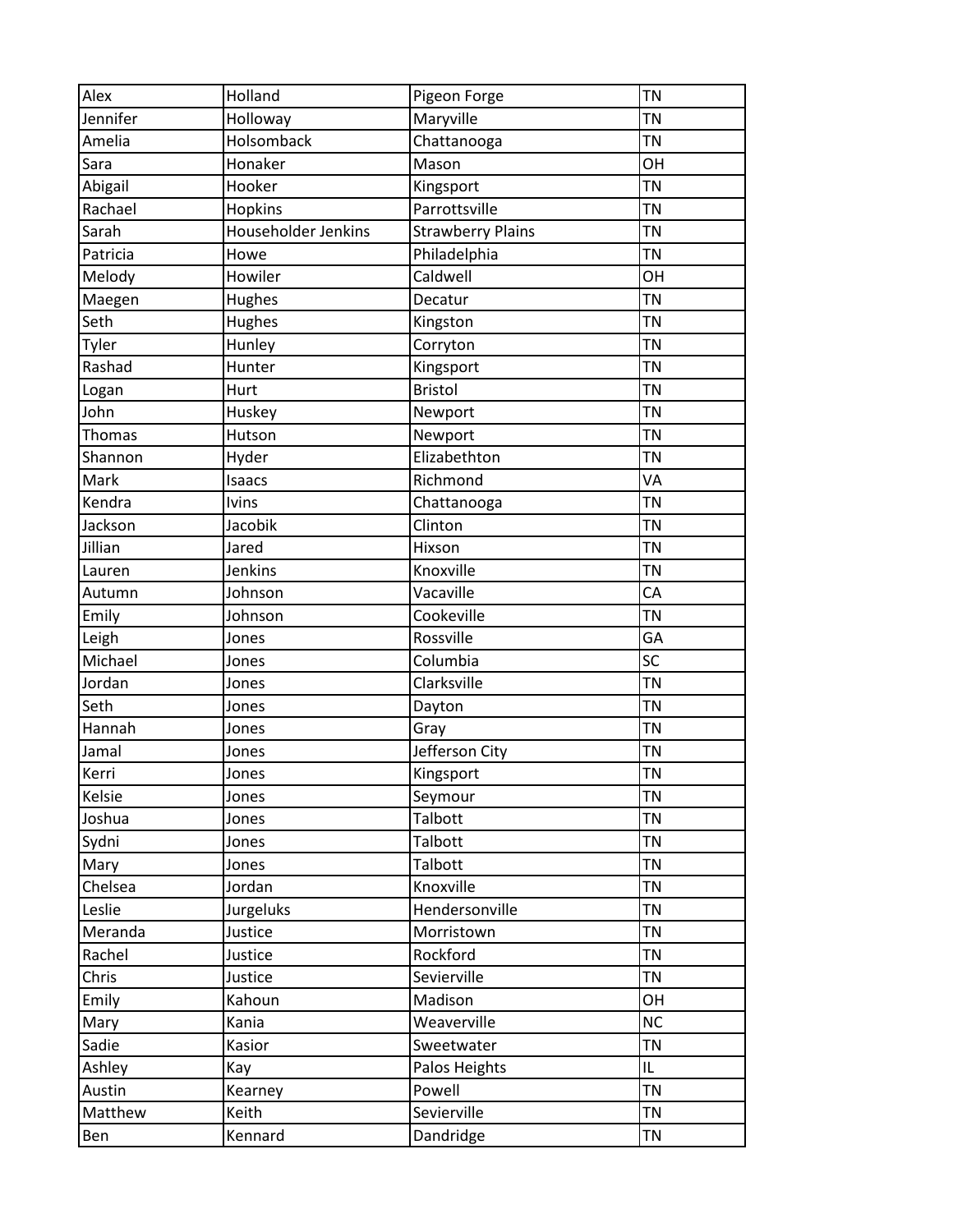| <b>Nicklaus</b>   | Kennedy          | London, Ontario            | Canada                 |
|-------------------|------------------|----------------------------|------------------------|
| Caleb             | Ketring          | <b>Spring Hill</b>         | <b>TN</b>              |
| Muriel            | Kimbrough        | Jefferson City             | <b>TN</b>              |
| Allison           | King             | Mason                      | OH                     |
| Kelsey            | King             | Clinton                    | <b>TN</b>              |
| Kathryn           | <b>King</b>      | Maynardville               | <b>TN</b>              |
| Paul              | Kirby            | Goodlettsville             | <b>TN</b>              |
| Erika             | Kirkpatrick      | Whitesburg                 | <b>TN</b>              |
| Jennifer          | Kittredge        | Gatlinburg                 | <b>TN</b>              |
| Olivia            | Kivett           | Knoxville                  | <b>TN</b>              |
| Katherine         | Knight           | Knoxville                  | <b>TN</b>              |
| Carson            | Knox             | Plant City                 | FL.                    |
| Jenica            | Lamar            | Nashville                  | <b>TN</b>              |
| Hannah            | Lamb             | Elizabethton               | <b>TN</b>              |
| Jessica           | Lamb             | Talbott                    | <b>TN</b>              |
| John              | Lamoure          | Gatlinburg                 | <b>TN</b>              |
| Jonathan          | Lancaster        | Ringgold                   | GA                     |
| Elizabeth         | Lane             | Jefferson City             | <b>TN</b>              |
| Katelyn           | Lane             | Morristown                 | <b>TN</b>              |
| Kylie             | Larkin           | Church Hill                | <b>TN</b>              |
| <b>Baylie</b>     | Lawhon           | Loudon                     | <b>TN</b>              |
| Zachary           | Lawson           | Corryton                   | <b>TN</b>              |
| Ashlyn            | Leatherwood      | Nashville                  | <b>TN</b>              |
| Trever            | Lee              | Garner                     | <b>NC</b>              |
|                   | Lee              | Gyeongsangbuk-Do           | South Korea            |
| Haeun             |                  |                            |                        |
| Justin            | Lee              | Morristown                 | <b>TN</b>              |
| Bethany           | Lemons           | Clinton                    | <b>TN</b>              |
| Adrianne          | Leo              | Knoxville                  | <b>TN</b>              |
| Hanna             | Leonard          | Dandridge                  | <b>TN</b>              |
| Madison           | Leonard          | Nolensville                | <b>TN</b>              |
| Joseph            | Lesser           | Greenville                 | SC                     |
| <b>Brandi</b>     | Lewis            | Mount Carmel               | <b>TN</b>              |
| Gianna            | Liao             | Chattanooga                | <b>TN</b>              |
| Lydia             | Lindsey          | Jefferson City             | <b>TN</b>              |
| Jacob             | Lindsey          | Jefferson City             | <b>TN</b>              |
| Ryan              | Lingerfelt       | Johnson City               | <b>TN</b>              |
| Harrison          | Litzell          | Jefferson City             | <b>TN</b>              |
| Ashley            | Litzell          | Jefferson City             | <b>TN</b>              |
| Rachel            | Lloyd            | Hendersonville             | <b>TN</b>              |
| Emily             | Loftis           | Hendersonville             | <b>TN</b>              |
| Nora              | Logan            | Matthews                   | <b>NC</b>              |
| Emily             | Logue            | Seymour                    | <b>TN</b>              |
| <b>Bailey</b>     | Lohr             | Maryville                  | <b>TN</b>              |
| Katie             | Long             | <b>Bean Station</b>        | <b>TN</b>              |
| Justin            | Long             | Kingsport                  | <b>TN</b>              |
| Alexis<br>Susanna | Long<br>Longmire | Mount Juliet<br>East Haven | <b>TN</b><br><b>CT</b> |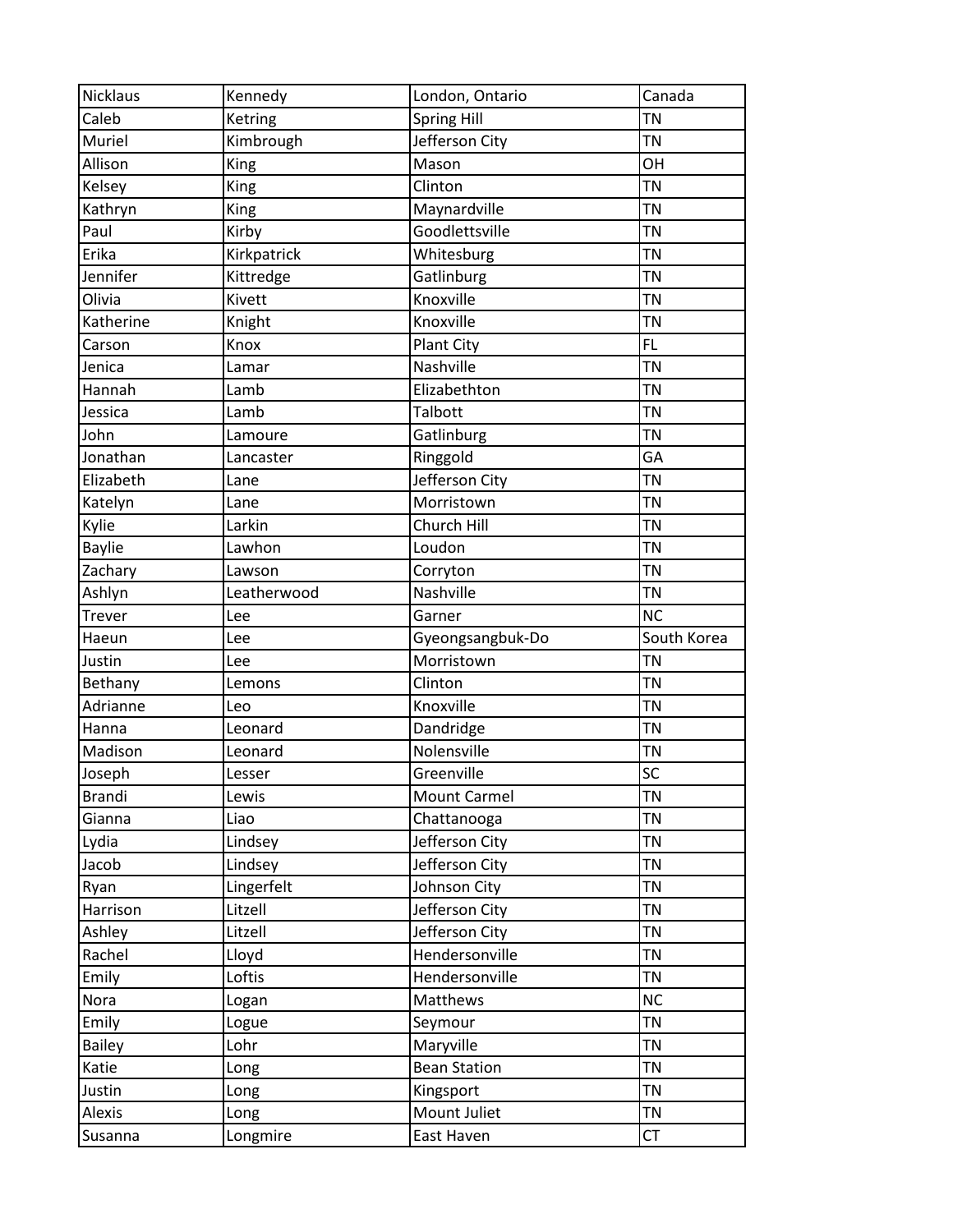| Taylor         | Lowe        | Franklin               | <b>TN</b> |
|----------------|-------------|------------------------|-----------|
| Gabrielle      | Lumpkin     | Sevierville            | <b>TN</b> |
| Elizabeth      | Lusby       | Corryton               | <b>TN</b> |
| Candace        | Lyle        | Knoxville              | <b>TN</b> |
| Morgan         | Lynch       | Chattanooga            | <b>TN</b> |
| Ashley         | Lynch       | Jefferson City         | <b>TN</b> |
| Lauren         | Lyons       | Kingsport              | <b>TN</b> |
| Pijus          | Mackevicius | Kaunas,                | Lithuania |
| Sarah Beth     | Maddox      | Knoxville              | <b>TN</b> |
| Katelyn        | Madon       | Morristown             | <b>TN</b> |
| Kayla          | Magaw       | Punta Gorda            | FL        |
| Matthew        | Malavanti   | Jefferson City         | <b>TN</b> |
| Taylor         | Manis       | Sevierville            | <b>TN</b> |
| Anthony        | Marcinelli  | Knoxville              | <b>TN</b> |
| Michael        | Marshall    | Jefferson City         | <b>TN</b> |
| Madison        | Martin      | Knoxville              | <b>TN</b> |
| Aiyana         | Martino     | Kalispell              | MT        |
| Elizabeth      | Masengil    | Englewood              | <b>TN</b> |
| Cara           | Mason       | Tallahassee            | FL.       |
| Jonathan       | Mason       | Tallahassee            | <b>FL</b> |
| Andrew         | Mast        | Antioch                | <b>TN</b> |
| Sarah          | Mattingly   | Philadelphia           | <b>NY</b> |
| Kaitlin        | May         | Rutledge               | <b>TN</b> |
| Caryn          | Mays        | <b>Highlands Ranch</b> | CO        |
| Kathleen       | Mazza       | Jefferson City         | <b>TN</b> |
| Jeremiah       | McCarter    | Sevierville            | <b>TN</b> |
| Savanah        | McCarter    | Sevierville            | <b>TN</b> |
| Justin         | McCarty     | <b>Bluff City</b>      | <b>TN</b> |
| Rachel         | McCausland  | Maryville              | <b>TN</b> |
| David          | McConnell   | Seymour                | TN        |
| Benjamin       | McCrary     | Woodbury               | TN        |
| <b>Bradley</b> | McFarlane   | Dandridge              | <b>TN</b> |
| Amie           | McGaha      | Jonesborough           | <b>TN</b> |
| Hannah         | McGinnis    | Powell                 | <b>TN</b> |
| Cameron        | McKinley    | <b>Brighton</b>        | <b>TN</b> |
| <b>Brandon</b> | McKinley    | <b>Brighton</b>        | TN        |
|                | McNabb      | Newport                | <b>TN</b> |
| Bethany        |             |                        | VA        |
| Lindsey        | McVey       | <b>Glade Spring</b>    |           |
| Maggie         | Melhorn     | Knoxville              | <b>TN</b> |
| Kevin          | Mendes      | Woodstock              | GA        |
| Andy           | Merrell     | Rutledge               | <b>TN</b> |
| William        | Meyer       | Columbia               | SC        |
| Jessica        | Michael     | White Pine             | <b>TN</b> |
| Shelby         | Miller      | New Port               | <b>TN</b> |
| Maddie         | Milliken    | Ooltewah               | <b>TN</b> |
| Tiana          | Mills       | Chattanooga            | <b>TN</b> |
| Madison        | Misenheimer | Morristown             | <b>TN</b> |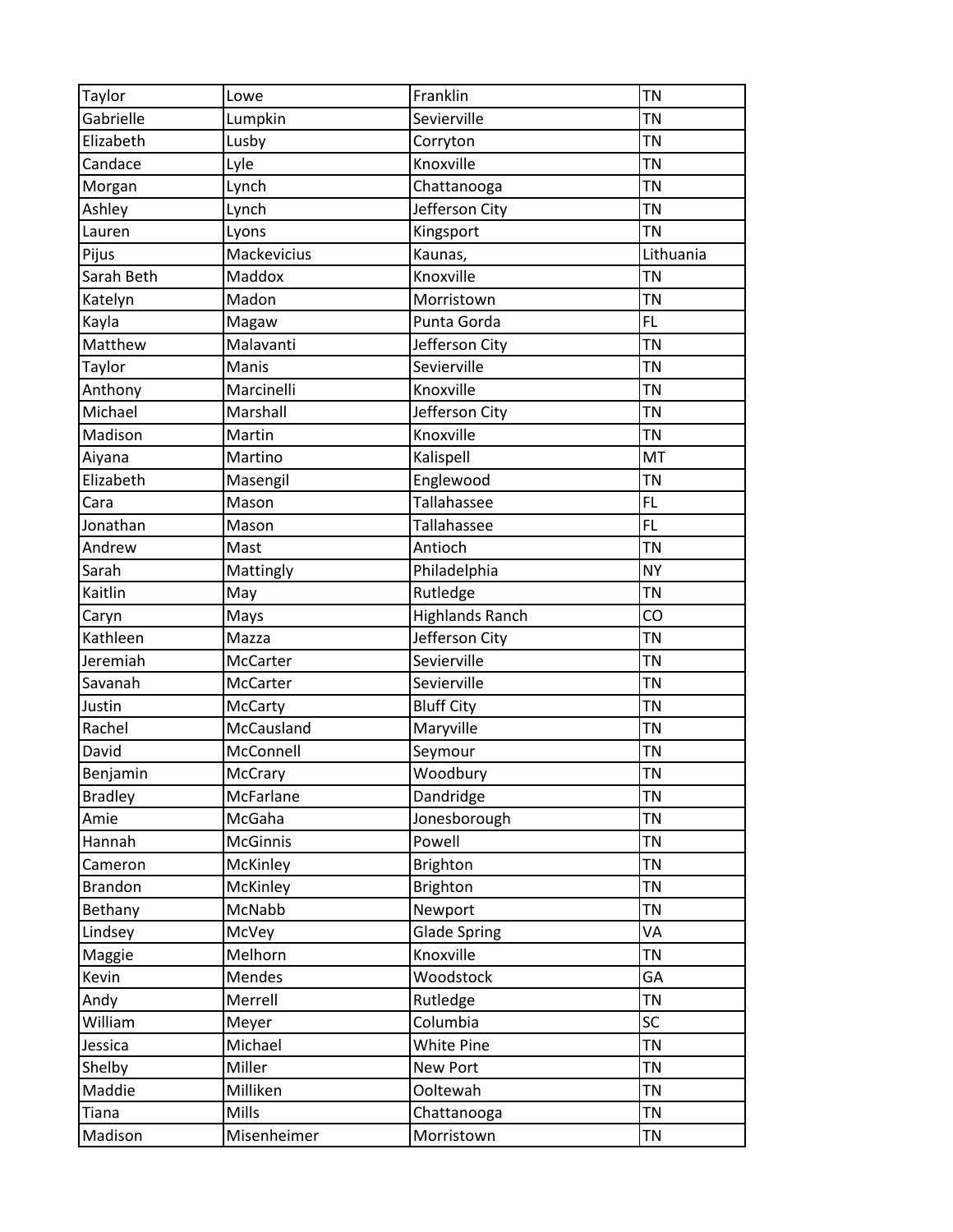| Alyssa          | Mitchell        | Sevierville              | <b>TN</b>        |
|-----------------|-----------------|--------------------------|------------------|
| Hannah          | Montgomery      | Rogersville              | <b>TN</b>        |
| Katherine       | Moore           | Brentwood                | <b>TN</b>        |
| Kelly           | Moore           | Johnson City             | <b>TN</b>        |
| John            | Moran           | Chatham                  | VA               |
| Hannah          | Morris          | Atoka                    | <b>TN</b>        |
| Katelyn         | Morris          | Tullahoma                | <b>TN</b>        |
| Mackenzie       | Mosley          | Kodak                    | $\overline{T}$ N |
| Lauren          | Murph           | <b>New Market</b>        | <b>TN</b>        |
| Tavon           | Murray          | Stockbridge              | GA               |
| Erin            | Murray          | Dandridge                | <b>TN</b>        |
| Louis           | Murray          | Yorktown                 | VA               |
| Sydney          | <b>Myers</b>    | <b>Bristol</b>           | <b>TN</b>        |
| Marissa         | <b>Myers</b>    | Maryville                | <b>TN</b>        |
| Kayla           | Newman          | Alcoa                    | <b>TN</b>        |
| Rebecca         | <b>Nichols</b>  | Knoxville                | <b>TN</b>        |
| Stacy           | Norton          | Dandridge                | <b>TN</b>        |
| Alexandra       | <b>Nuyianes</b> | Clearwater               | FL.              |
| Casper          | Nyberg          | Kalmar                   | Sweden           |
| Jillian         | Odham           | <b>Bristol</b>           | <b>TN</b>        |
| Madeline        | Ohlsson         | Cleveland                | <b>TN</b>        |
| Kayla           | Olive           | Bluefield                | VA               |
| Paula           | Oliveros        | Maracy                   | Venezula         |
| Damilola        | Oluwalana       | Jefferson City           | <b>TN</b>        |
| Kiayna          | O'Neal          | Katy                     | <b>TX</b>        |
| <b>Brittany</b> | Parker          | Columbia                 | <b>TN</b>        |
| <b>Brittany</b> | Parker          | Seymour                  | $\overline{T}$ N |
| Victoria        | Parker          | Seymour                  | <b>TN</b>        |
| Suzannah        | Parker          | <b>Strawberry Plains</b> | <b>TN</b>        |
| Steven          | Parry           | Boulogne-Billancourt     | France           |
| Krista          | Partin          | Knoxville                | <b>TN</b>        |
| Alexandria      | Patterson       | Andersonville            | <b>TN</b>        |
| Justin          | Patterson       | Huntsville               | <b>TN</b>        |
| Anna            | Patton          | Franklin                 | <b>TN</b>        |
| Kayla           | Payne           | Maryville                | <b>TN</b>        |
| Emily           | Pedder          | Lake City                | <b>TN</b>        |
| Kelli           | Pemberton       | Knoxville                | <b>TN</b>        |
| Alyssa          | Perry           | Jasper                   | <b>TN</b>        |
| Eliza           | Petersen        | Watkinsville             | GA               |
| Taylor          | Peterson        | Hermitage                | <b>TN</b>        |
| Rebecca         | Pharris         | Brentwood                | <b>TN</b>        |
| James           | Pharris         | Brentwood                | <b>TN</b>        |
| Holly           | Phillips        | Mills River              | <b>NC</b>        |
| Emily           | Phillips        | Church Hill              | <b>TN</b>        |
| Patrick         | Phillips        | Morristown               | <b>TN</b>        |
| Hannah          | Pierce          | Seymour                  | <b>TN</b>        |
| Kinley          | Porter          | Morristown               | <b>TN</b>        |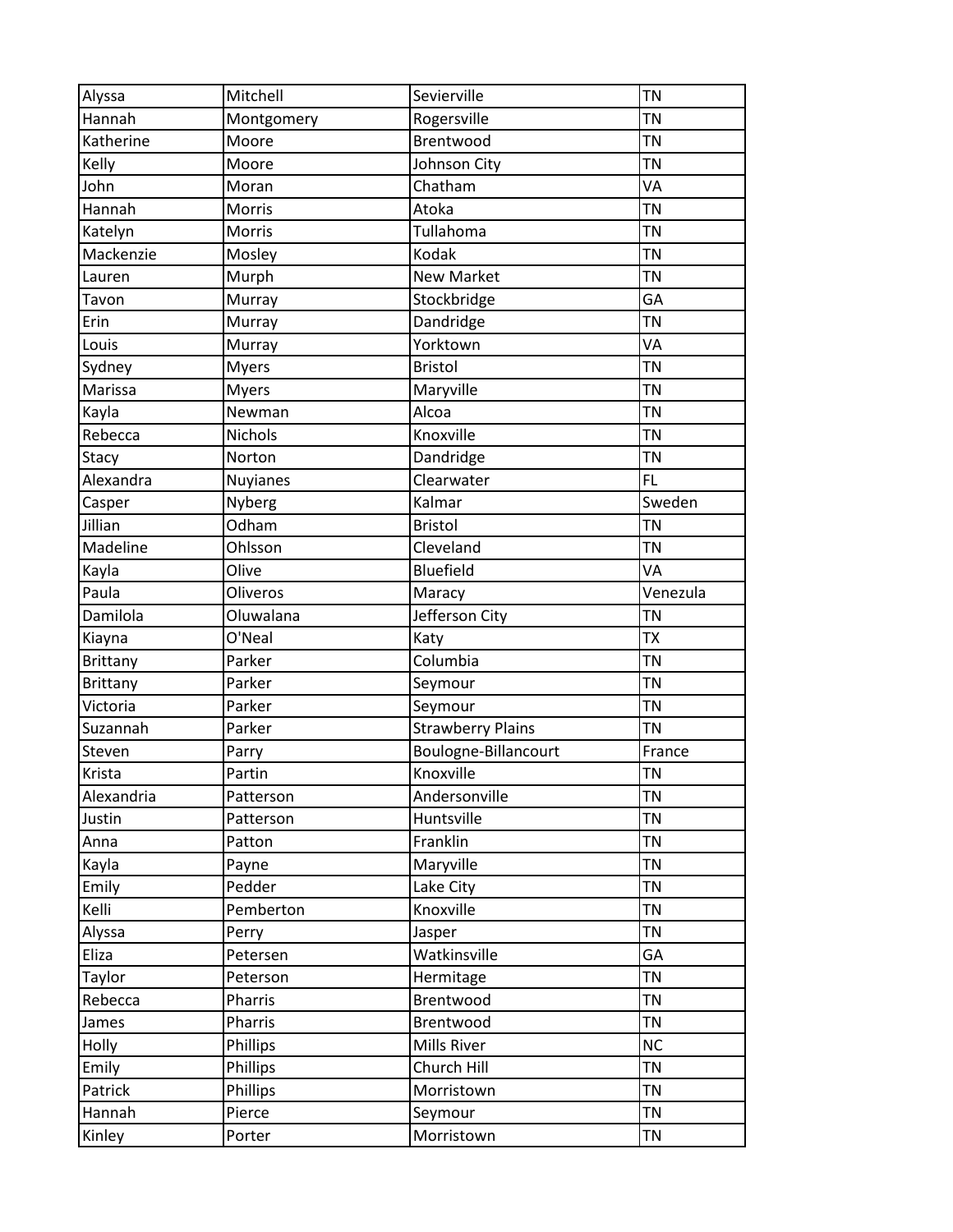| Lisa           | Postma      | Leiden, Zuid-Holland     | Netherlands |
|----------------|-------------|--------------------------|-------------|
| <b>Trey</b>    | Potts       | Jefferson City           | <b>TN</b>   |
| Justin         | Powell      | Kodak                    | <b>TN</b>   |
| Eva            | Powell      | Kodak                    | <b>TN</b>   |
| Michael        | Powers      | Nashville                | <b>TN</b>   |
| Mark           | Pozega      | Knoxville                | <b>TN</b>   |
| Andrew         | Prince      | Knoxville                | <b>TN</b>   |
| Lauryn         | Proffitt    | Jefferson City           | <b>TN</b>   |
| Rebekah        | Pruett      | Freeport                 | FL.         |
| Luke           | Puckett     | Jamestown                | <b>NC</b>   |
| Grant          | Rabbitts    | Johnson City             | <b>TN</b>   |
| Landon         | Raby        | Knoxville                | <b>TN</b>   |
| Kate           | Rafalski    | Jellico                  | <b>TN</b>   |
| Carlee         | Ramsey      | Mascot                   | <b>TN</b>   |
| <b>Natilee</b> | Ramsey      | Morristown               | <b>TN</b>   |
| Mary           | Randall     | <b>Ashland City</b>      | <b>TN</b>   |
| Kaitlin        | Rankin      | Nashville                | <b>TN</b>   |
| Alyssa         | Rasch       | Knoxville                | <b>TN</b>   |
| Dylan          | Rayho       | <b>Strawberry Plains</b> | <b>TN</b>   |
| Elisa          | Raymond     | Monroe                   | <b>NC</b>   |
| Scottie        | Reagan      | Knoxville                | <b>TN</b>   |
| Jared          | Reed        | Morristown               | <b>TN</b>   |
| Gabriel        | Reed        | <b>New Market</b>        | <b>TN</b>   |
| Daniel         | Reller      | Dandridge                | <b>TN</b>   |
| Madeline       | Reynolds    | Johnson City             | <b>TN</b>   |
| Monica         | Ridenour    | Rutledge                 | <b>TN</b>   |
| Micah          | Riley       | Knoxville                | <b>TN</b>   |
| Taylor         | Rines       | Talbott                  | <b>TN</b>   |
| Grant          | Roberts     | Athens                   | <b>TN</b>   |
| Adrianna       | Roberts     | Smyrna                   | <b>TN</b>   |
| Laura          | Robertson   | Tazewell                 | <b>TN</b>   |
| Devin          | Rogers      | Church Hill              | <b>TN</b>   |
| Katherine      | Rogers      | Soddy Daisy              | <b>TN</b>   |
| Benjamin       | Ross        | Nashville                | <b>TN</b>   |
| Robert         | Rowe        | Jacksonville             | FL.         |
| Matthew        | Rust        | Murfreesboro             | <b>TN</b>   |
| Alexandra      | Rutledge    | Harrison                 | <b>TN</b>   |
| Kellan         | Sabol       | New London               | <b>NC</b>   |
| Jalen          | Sanders     | Jefferson City           | <b>TN</b>   |
| Tyler          | Sandstrom   | Morristown               | <b>TN</b>   |
| Alexius        | Satterwhite | Nashville                | <b>TN</b>   |
| Aryn           | Sauceman    | Mosheim                  | <b>TN</b>   |
| Hannah         | Scadden     | Jefferson City           | <b>TN</b>   |
| Victoria       | Scarce      | Kingsport                | <b>TN</b>   |
| Susan          | Schmidt     | Cary                     | <b>NC</b>   |
| Samuel         | Schulze     | Knoxville                | <b>TN</b>   |
| Chainna        | Scott       | <b>Bartlett</b>          | <b>TN</b>   |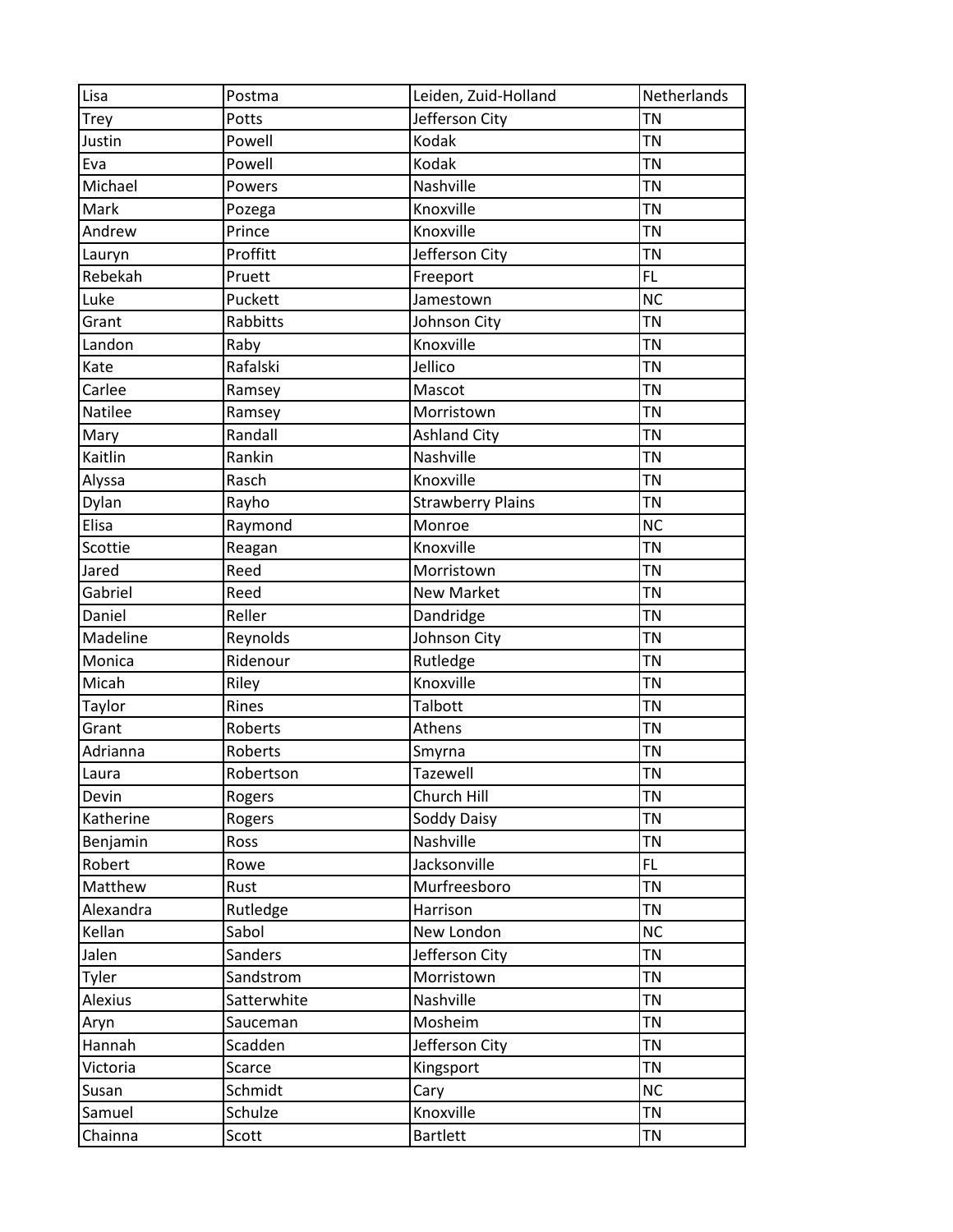| Colton        | Seale          | Jefferson City      | <b>TN</b> |
|---------------|----------------|---------------------|-----------|
| Katie         | Seale          | <b>New Market</b>   | <b>TN</b> |
| Haylea        | Seals          | Morristown          | <b>TN</b> |
| Kianna        | Sedlacek       | Cardington          | OH        |
| Helen         | Seed           | Preston, Lancashire | UK        |
| Jerilee       | Sewall         | <b>Bulls Gap</b>    | <b>TN</b> |
| Anna          | Shackelford    | Clarksville         | <b>TN</b> |
| Marshall      | Shank          | Salisbury           | <b>NC</b> |
| Sarah         | Sharp          | Lewis Center        | OH        |
| Lauren        | Sharpe         | Mt. Juliet          | <b>TN</b> |
| Parker        | Shelton        | Knoxville           | <b>TN</b> |
| Melissa       | Shelton        | Rutledge            | <b>TN</b> |
| Rachel        | Shrum          | Lafayette           | <b>TN</b> |
| Jean          | <b>Shults</b>  | Cosby               | <b>TN</b> |
| Elayna        | Siebert        | Knoxville           | <b>TN</b> |
| Kyle          | Sills          | <b>Brownsville</b>  | <b>TN</b> |
| Abigail       | Sinka          | Clarksville         | <b>TN</b> |
| Mallory       | Sizemore       | Harrison            | <b>TN</b> |
| Hannah        | Skaggs         | Mount Juliet        | <b>TN</b> |
| Katie         | Smith          | Clayton             | GA        |
| Nancy         | Smith          | Franklin            | <b>TN</b> |
| Summer        | Smith          | Knoxville           | <b>TN</b> |
| Megan         | Smith          | Powell              | <b>TN</b> |
| Spenser       | Smith          | Marion              | VA        |
| Sydnee        | Snapp          | <b>Weber City</b>   | VA        |
| Kelli         | Snyder         | Maryville           | <b>TN</b> |
| Tanzi         | Solomon        | <b>New Market</b>   | <b>TN</b> |
| Hannah        | South          | Sevierville         | <b>TN</b> |
| <b>Brooke</b> | Souza          | Knoxville           | <b>TN</b> |
| Sarah         | Spaulding      | Johnson City        | <b>TN</b> |
| Kendall       | Spurr          | Knoxville           | <b>TN</b> |
| <b>Marius</b> | Staalby        | Trondheim           | Norway    |
| Leah          | Stalcup        | Sevierville         | <b>TN</b> |
| Tristan       | Stalsworth     | Rutledge            | <b>TN</b> |
| Margaret      | Stansberry     | Powell              | <b>TN</b> |
| Earl          | Starbuck Jr    | <b>High Point</b>   | <b>NC</b> |
| Samantha      | <b>Starnes</b> | Knoxville           | <b>TN</b> |
| Kaitlyn       | Steele         | Marysville          | MI        |
| Erin          | Steelman       | Signal Mountain     | <b>TN</b> |
| Tanner        | Stepp          | Talbott             | <b>TN</b> |
| Robert        | Stidham        | Kingsport           | <b>TN</b> |
| Abbey         | <b>Stiles</b>  | Knoxville           | <b>TN</b> |
| Grace         | Stipelcovich   | Chattanooga         | <b>TN</b> |
| Alicia        | <b>Stipes</b>  | Corryton            | <b>TN</b> |
| Melanee       | Stone          | <b>Ashland City</b> | <b>TN</b> |
| Jacquelyn     | Stone          | Hendersonville      | <b>TN</b> |
| Genelle       | Stone          | Sevierville         | <b>TN</b> |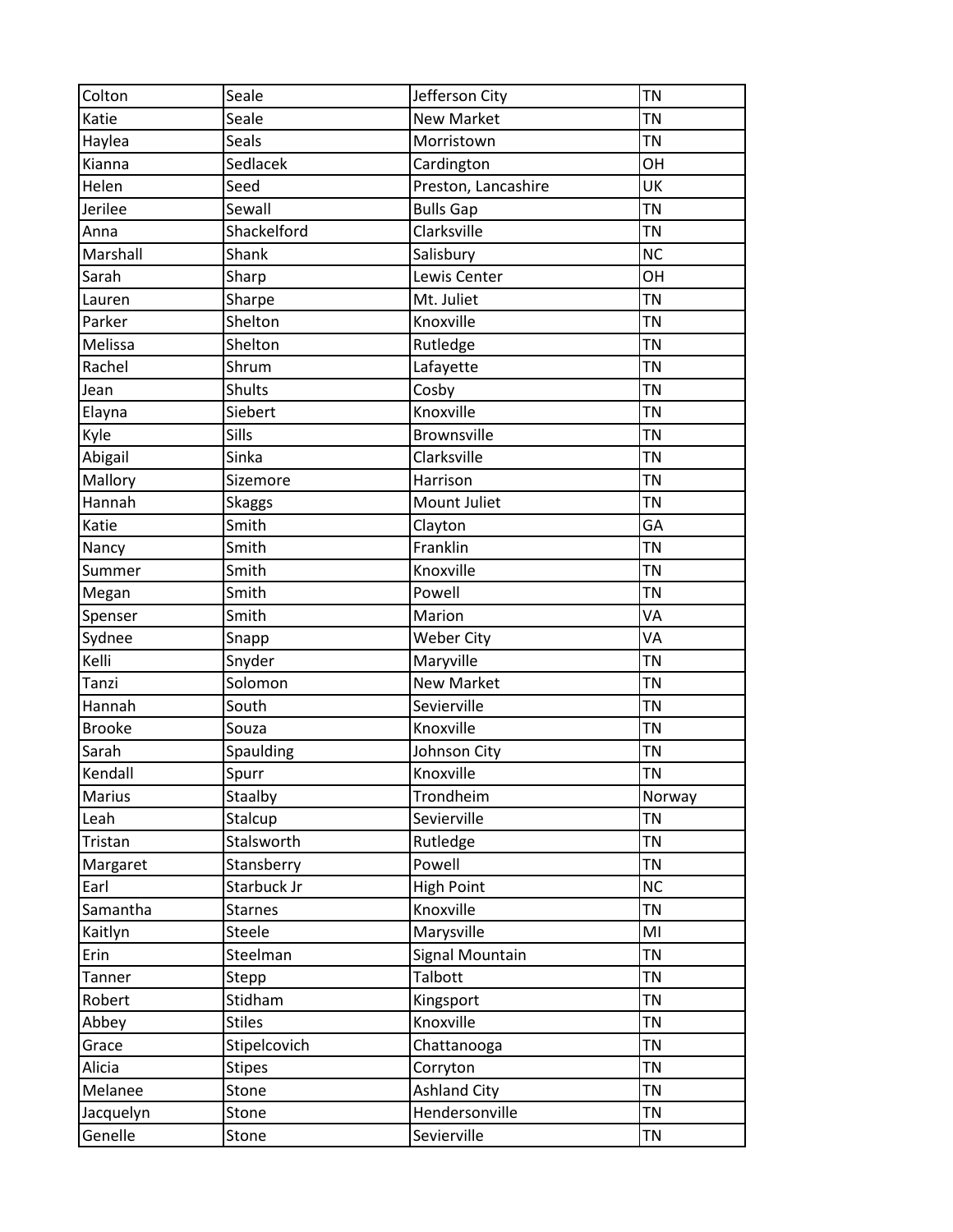| Jonathan       | Stovall                  | <b>Estill Springs</b>    | <b>TN</b> |
|----------------|--------------------------|--------------------------|-----------|
| Abigail        | Strickland               | Cleveland                | <b>TN</b> |
| Caitlin        | Stroud                   | <b>New Market</b>        | <b>TN</b> |
| Victoria       | Stump                    | Berryville               | VA        |
| Helyca         | <b>Sulbaran Martinez</b> | Coro, Falcon             | Venezula  |
| Jerome         | Sullivan                 | Walland                  | <b>TN</b> |
| Zachary        | Swafford                 | Jellico                  | <b>TN</b> |
| Holly          | Talbut-Smith             | Crawley, West Sussex     | UK        |
| Carrie         | <b>Tapp</b>              | Elizabethton             | <b>TN</b> |
| <b>Bria</b>    | Tate                     | Smyrna                   | <b>TN</b> |
| Austin         | Taylor                   | <b>Bristol</b>           | <b>TN</b> |
| Seth           | Taylor                   | Caryville                | <b>TN</b> |
| Joshua         | Terrell                  | Lawrence                 | KS        |
| Abigail        | Thaden                   | Dayton                   | <b>TN</b> |
| Ruth           | Thomas                   | Pinson                   | AL        |
| Damon          | Thomas                   | Jefferson City           | <b>TN</b> |
| Harley         | Thompson                 | <b>APO</b>               | AE        |
| Richard        | Thompson                 | Morristown               | <b>TN</b> |
| Holly          | Thompson                 | Morristown               | <b>TN</b> |
| Kaylyn         | <b>Tice</b>              | <b>Strawberry Plains</b> | <b>TN</b> |
| Emily          | Tomlin                   | Pegram                   | <b>TN</b> |
| Lilia          | Torchio                  | Centreville              | <b>MD</b> |
| <b>Breanne</b> | Tremblay                 | Ottawa                   | ON        |
| Lindsay        | Troutman                 | Gahanna                  | OH        |
| <b>Brandon</b> |                          | Knoxville                | <b>TN</b> |
|                | <b>Tuggle</b><br>Tullos  |                          | SC        |
| Tinsley        |                          | Tega Cay<br>Cleveland    | <b>TN</b> |
| Ali            | Turner                   |                          |           |
| Gregory        | Valentine                | Knoxville                | <b>TN</b> |
| Makenzy        | Van Valkenburgh          | Lenoir City              | <b>TN</b> |
| Maranda        | Vandergriff              | Powell                   | TN        |
| <b>Brandi</b>  | Vanhoose                 | Sevierville              | TN        |
| Angel          | Varner                   | Lenoir City              | <b>TN</b> |
| Emily          | Varney                   | Crossville               | <b>TN</b> |
| Clancy         | Vaughan                  | <b>Bradenton</b>         | FL.       |
| Sarah          | Vaughn                   | <b>New Market</b>        | <b>TN</b> |
| Jonathan       | Victory                  | Brentwood                | <b>TN</b> |
| Heida          | Vidarsdottir             |                          | Iceland   |
| Nicholas       | Vinot                    | Jefferson City           | <b>TN</b> |
| Aaron          | Waldrupe                 | Knoxville                | <b>TN</b> |
| Jacob          | Walker                   | Newton                   | <b>NC</b> |
| Jillian        | Walker                   | Dandridge                | <b>TN</b> |
| Tabatha        | Ward                     | Morristown               | <b>TN</b> |
| Rebecca        | Watson                   | Hamilton                 | OH        |
| Meagan         | Watters                  | Morrison                 | <b>TN</b> |
| Delena         | Webster                  | <b>Bean Station</b>      | <b>TN</b> |
| Brittany       | Weeks                    | Dandridge                | <b>TN</b> |
| Courtney       | Welch                    | Knoxville                | <b>TN</b> |